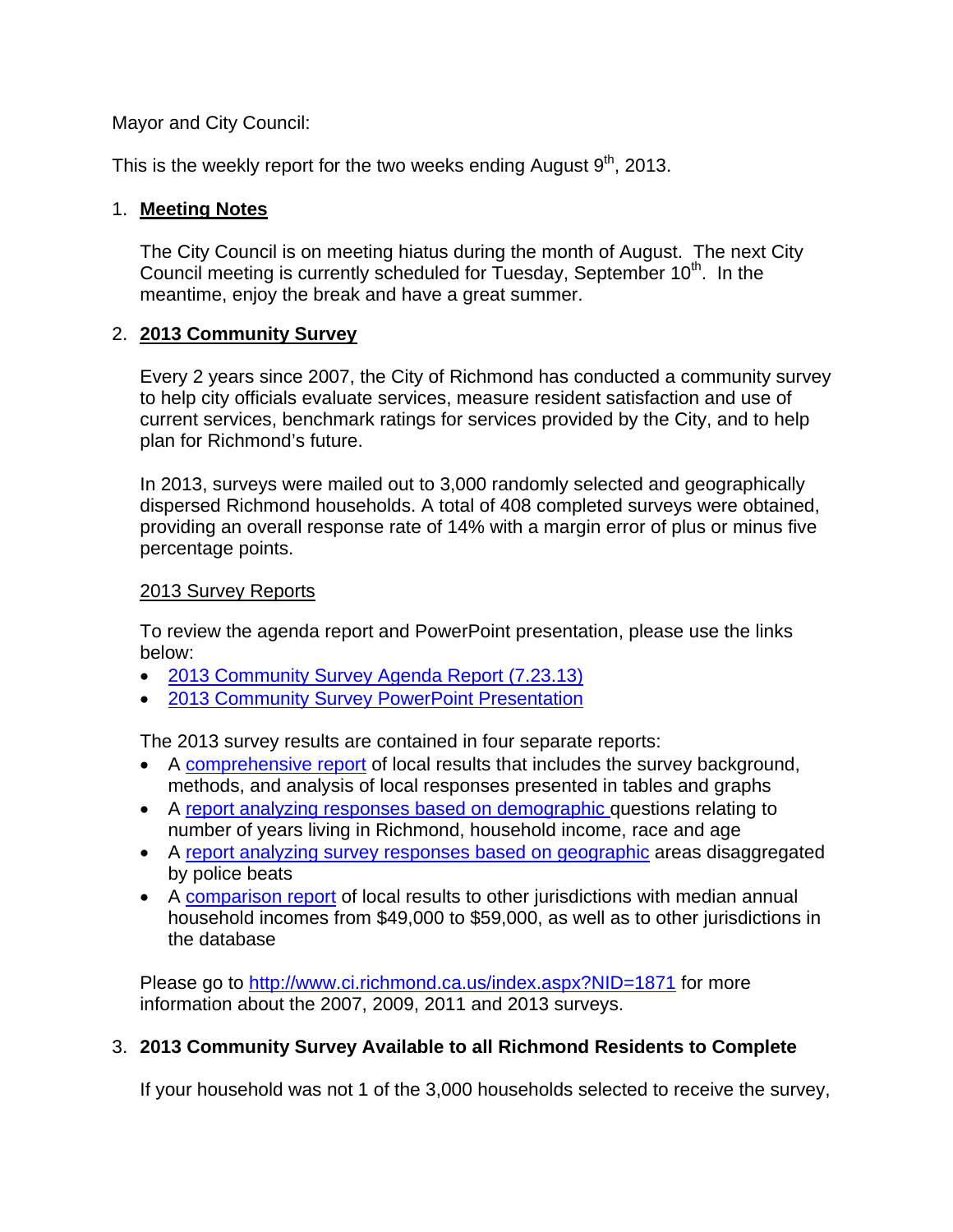but you would like to provide feedback to the city, then now is your chance. The 2013 Richmond Community Survey can now be completed by ALL Richmond residents by accessing the links below.

- English: http://www.n-r-c.com/survey/richmond2013survey.htm
- Spanish: http://www.n-r-c.com/survey/richmond2013encuesta.htm

Feel free to contact LaShonda Wilson-White in the City Manager's office at (510) 620-6828 with questions, comments, or to obtain a paper copy of the survey. Your input can help make the City of Richmond a better place to live, work and play. We look forward to receiving your feedback.

#### 4. **Code Enforcement Updates**

One of the services ranked by residents in the community survey (see the above item) as being extremely important to them was blight abatement. The following is some information regarding their recent activities, and regarding their excellent staff.

#### The Abatement Crew at Work

Crews removed trash from the railroad property located next to 355 South 1<sup>st</sup> Street and conducted emergency board-ups of a breached vacant property, as well as a recently vandalized local business.



Clean-up of railroad property located next to 355 South 1<sup>st</sup> Street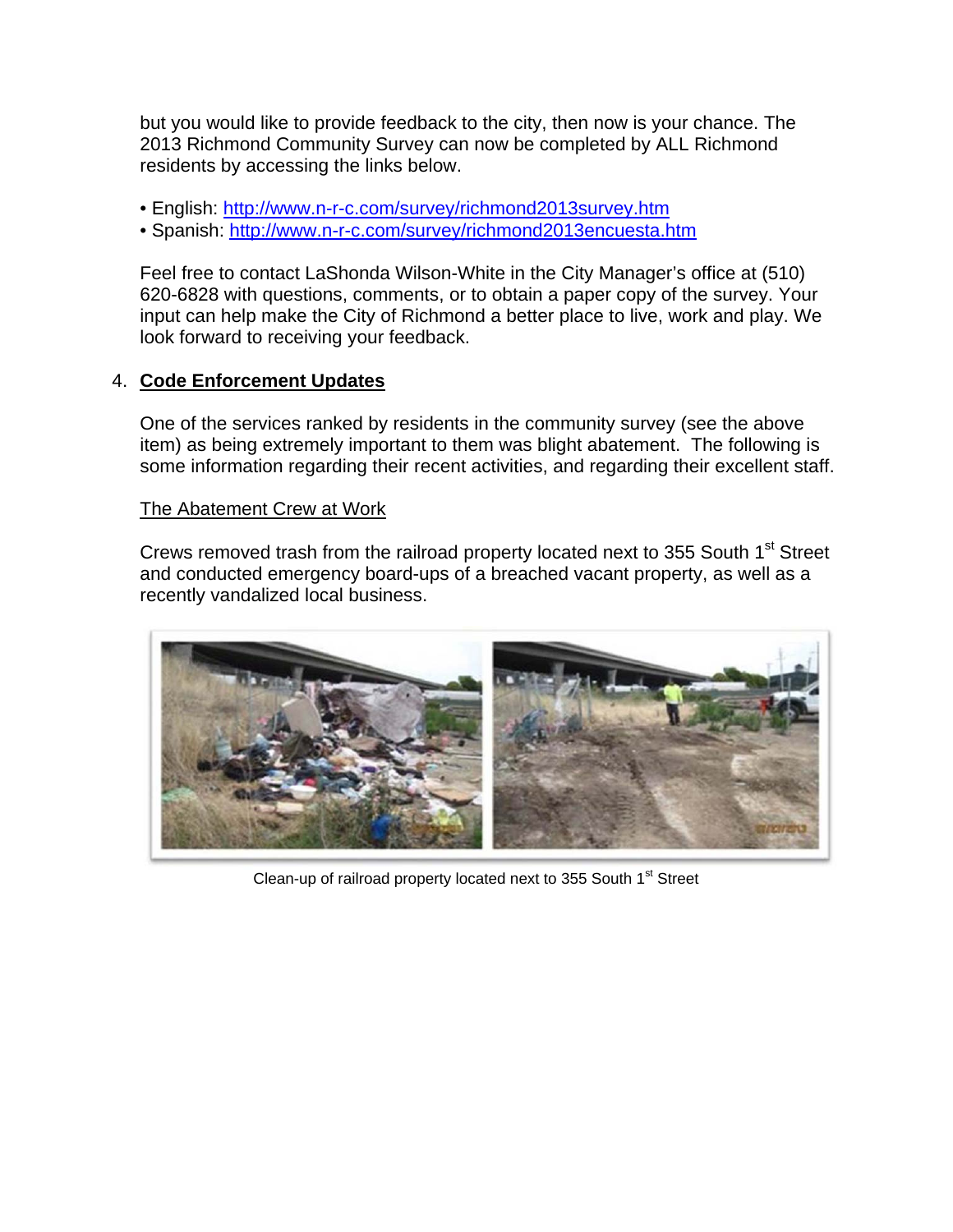

Emergency board-ups of a breached vacant property



Emergency board-ups at a recently vandalized local business

# May Employee of the Month: Kolai Faumui, Abatement Crew Construction Assistant

Kolai received this well-deserved recognition for always being a willing helper whether it is sharing an idea, an opinion, or just lending a helping hand. Kolai is always open to receiving suggestions which makes him a true believer in continuous improvement. Kolai is a sharing, caring, "can do" type of person who is always willing to take a few minutes to instruct someone less knowledgeable about a subject he enjoys. Finally, Kolai's good nature makes him a real asset to the code enforcement family.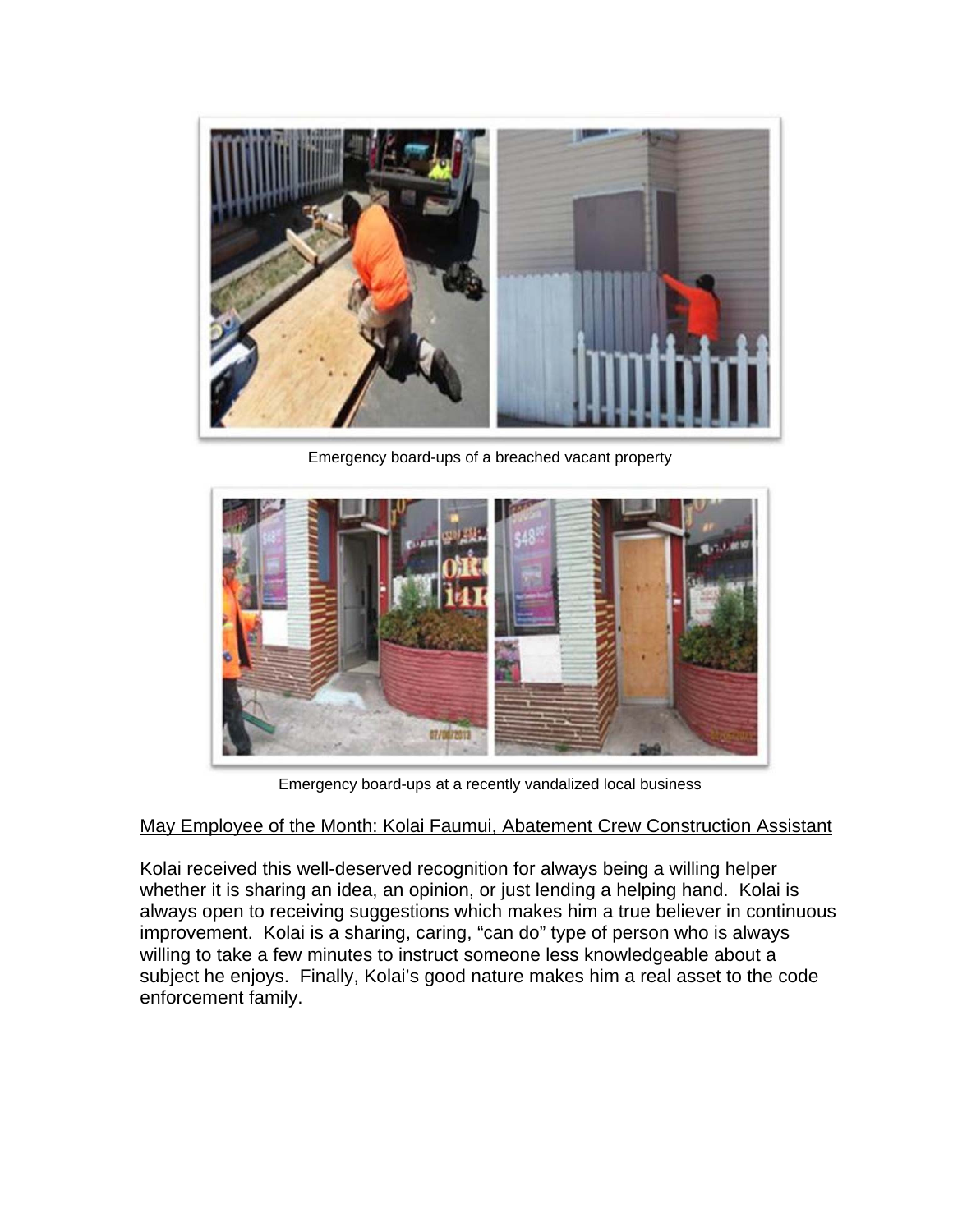

Kolai Faumui

### June Employee of the Month: Gloria Zurita-Garcia, Parking Enforcement Representative

Gloria was nominated for being dedicated to her job and consistently leads the Parking Enforcement team in citations issued. Additionally, when a parking complaint is reported, Gloria is often the first one to respond and takes immediate action to resolve the problem.



Gloria Zurita-Garcia

# 5. **Summer Youth Employees**

The Payroll Division had the opportunity to have two Summer Youth Employment Program (SYEP) employees. During the course of their employment they were responsible for filing payroll documents, provided customer service while working the front lobby desk at City Hall on Tuesdays and Fridays for the last two weeks, and also assisted the Revenue Division.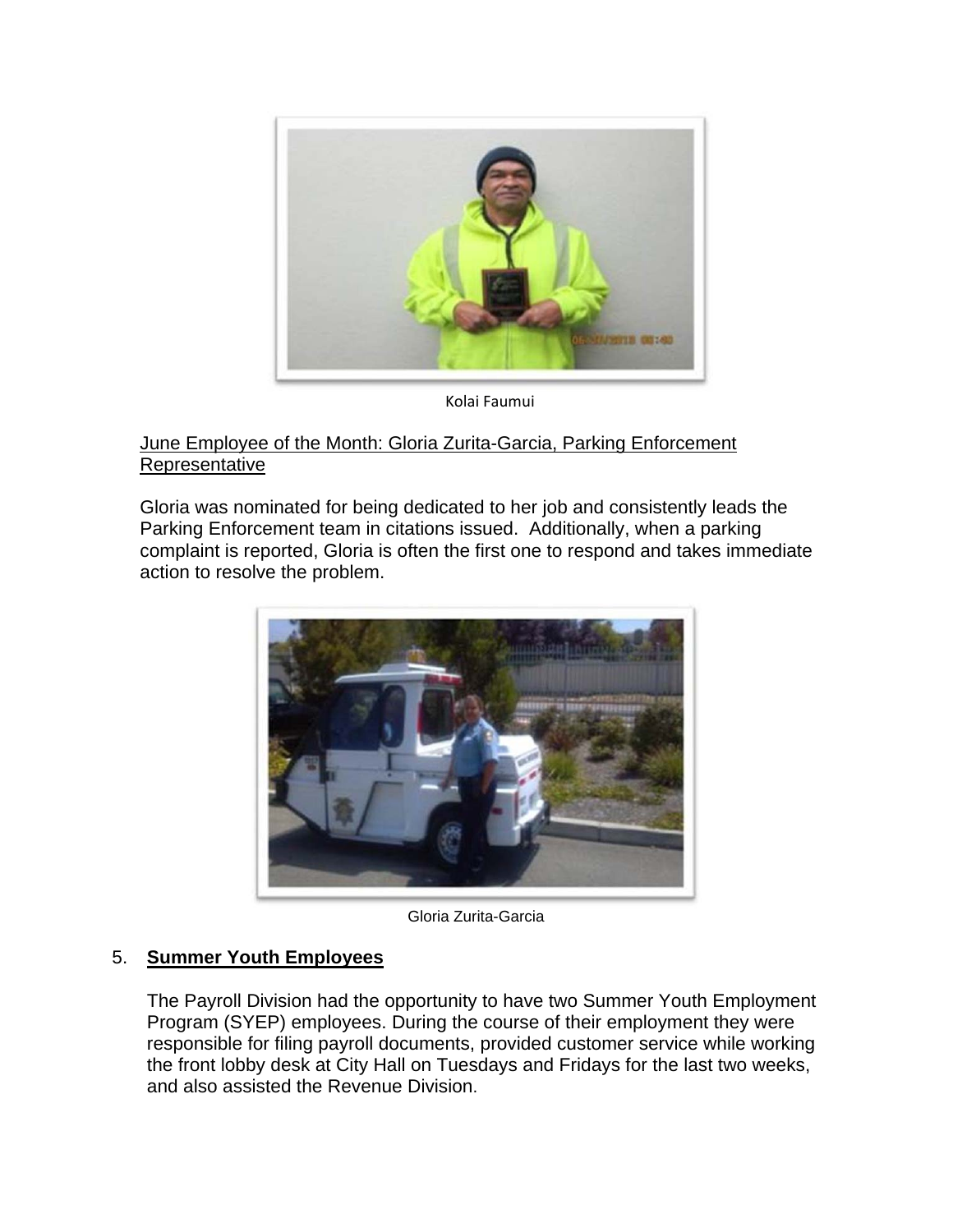

We would like to thank DeAdrea and Dea'Jana for their hard work and dedication, and we wish them the best in their future endeavors.

- DeAdrea is a junior at Albany High School. She has worked with the Richmond Fire Department Youth Academy and as head coach of the cheerleaders at her local high school. DeAdrea's goal is to pursue a degree in Nursing after graduating from high school.
- Dea'Jana is a senior at El Cerrito High School. She has a natural talent in cosmetology and fashion. She enjoys dancing, cheerleading, and basketball. Dea'Jana plans to pursue a degree in fashion design and cosmetology after graduating high school.

# 6. **Recreation Highlights – For the Week Ending August 2, 2013**

Disabled Peoples Recreation Center (DPRC): Adult Morning Program and Therapeutic Interactive Recreation Program participants have been engaged in numerous activities during the summer program, such as bowling at Pinole Valley lanes, lunch at Sizzlers, and visiting the Academy of Science, Wildcat Canyon, Crab Cove, and Lafayette Reservoir. Several of the excursions more than met their fitness requirements for their regular weekly activities. It was a fun and busy week that was enjoyed by all.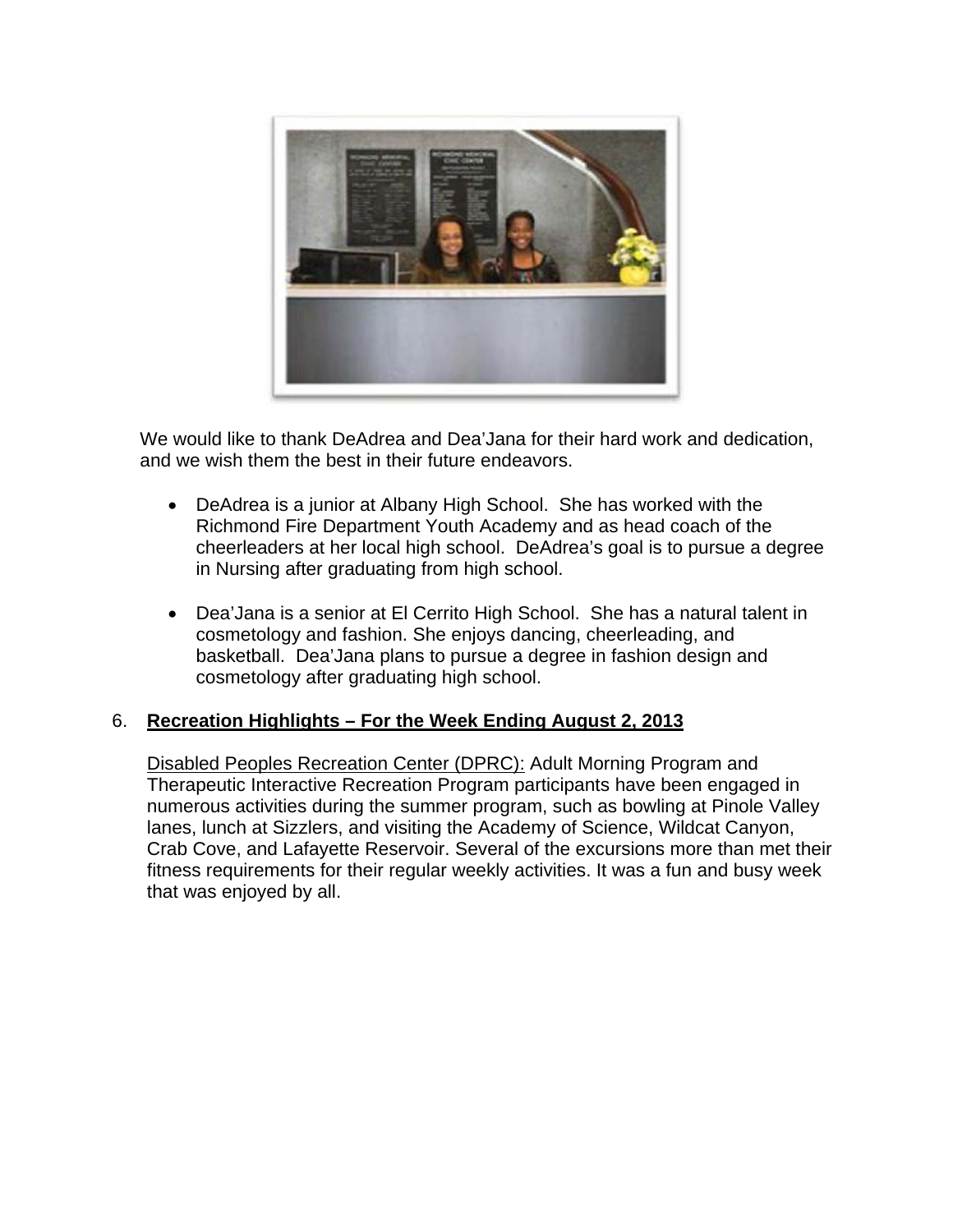

DPRC Participants at Crab Cove

Tennis: The Richmond Tennis Association (RTA) and United States Tennis Association (USTA), in collaboration with the Recreation Department, hosted an Adult Tennis Play Day on Saturday, July 27<sup>th</sup>. Steve Leube, USTA Northern California Executive Director, and Cherryl Silva, USTA Tennis Service Representative, were in attendance and representing USTA well.

Courtney Coleman, Recreation Department staff, managed the overall program which ran from 9:00 AM – 11:00 AM. Over 20 attendees, ranging in skills from established USTA team players to tennis 'newbies' were present. Courtney did a great job blending exercises, instruction and match play so that everyone thoroughly enjoyed their 'day in the sun.' It was very encouraging seeing new participants at the Play Day experiencing the beautifully refurbished Nicholl Park courts.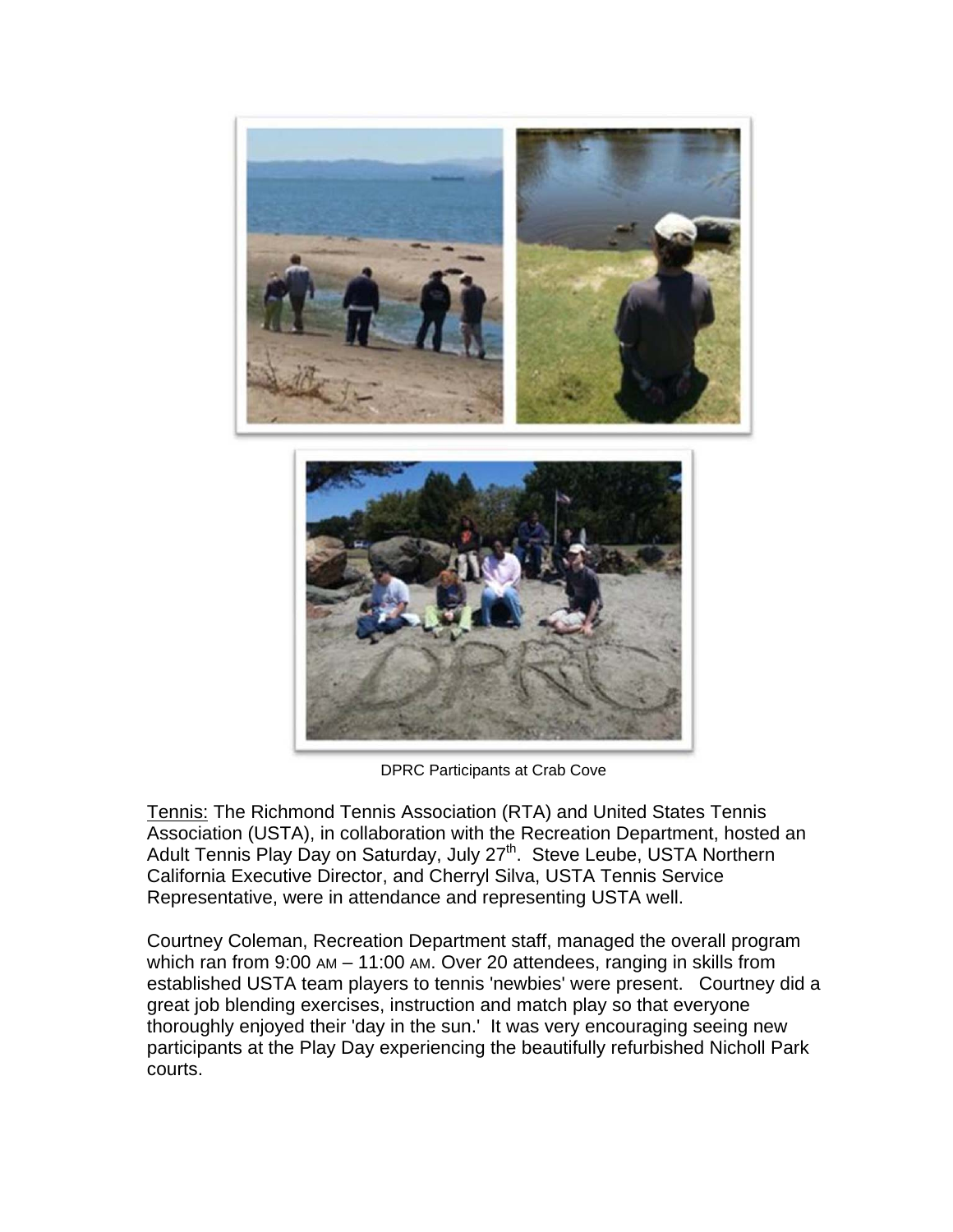This past Sunday, the Adult Tennis Team, the Richmonders, had several exciting matches in several categories of play:

- 6.0 Mixed: The Richmonders gave their perennial rivals from Oakland/Laney a very competitive match!
	- o #1 Doubles: Fely Marriuzza and Saul Carrera jumped off to a quick start, winning the first set, with their superior athleticism and teamwork, 6-1. Laney recovered their composure and turned the tide in the second set, winning 6-2. But Fely and Saul were not to be denied as they regained the momentum and won the third set 6-4. Very well played against a very strong team!
	- o #2 Doubles: The day's longest and best played rallies were reserved for this match as the Farchuks (Kathy Farley and Michael Shemchuk (Shem)) went toe to toe with their 'great retrievers' from Laney. Eventually, the match went Laney's way, 6-4, 6-4 but not before Kathy and Shem made a stirring comeback in the second, down 1-4, and coming back to tie it up before Laney prevailed.
	- o #3 Doubles: Catherine Trinidad and Andre Taylor had to concede this match after Andre needed to retire from play.
- 7.0 Mixed: Claremont has a bevy of strong 3.5 and 4.0 players (3 teams!) as the Richmonders found out all too well in its Sunday match. Claremont leveraged their 4.0 men well in each match (the Richmonders don't have any 4.0 players on the team) and swept the R's away with the strong Nicholl Courts winds!
	- o #1 Doubles: David Lee and Sassi Lamuth took advantage of their experienced team play to keep it close until their 4.0 male opponent dominated the last few games as Claremont won that set, 7-5 and went on to win the second set, 6-1.
	- o #2 Doubles: Keith Umezawa and Ann Derosa had some great rallies but couldn't overcome Claremont's towering presence and Claremont won, 6-2, 6-1.
	- o #3 Doubles: Ercan Turken and Pepper Moore weren't able to sufficiently capitalize on their lefty/righty alignment and they succumbed to the last of Claremont's 4.0/3.0 mix, 2-6, 2-6.
- 7.0 Men: The team from El Cerrito did a better job adjusting to the Nicholl Court wind/sun as they won the overall match, 2-1.
	- o #1 Doubles: Gary Wong and Hoy Chan had some stirring rallies and retrievals but were unable to overcome their El Cerrito opponents' steady play as they succumbed, 3-6, 3-6.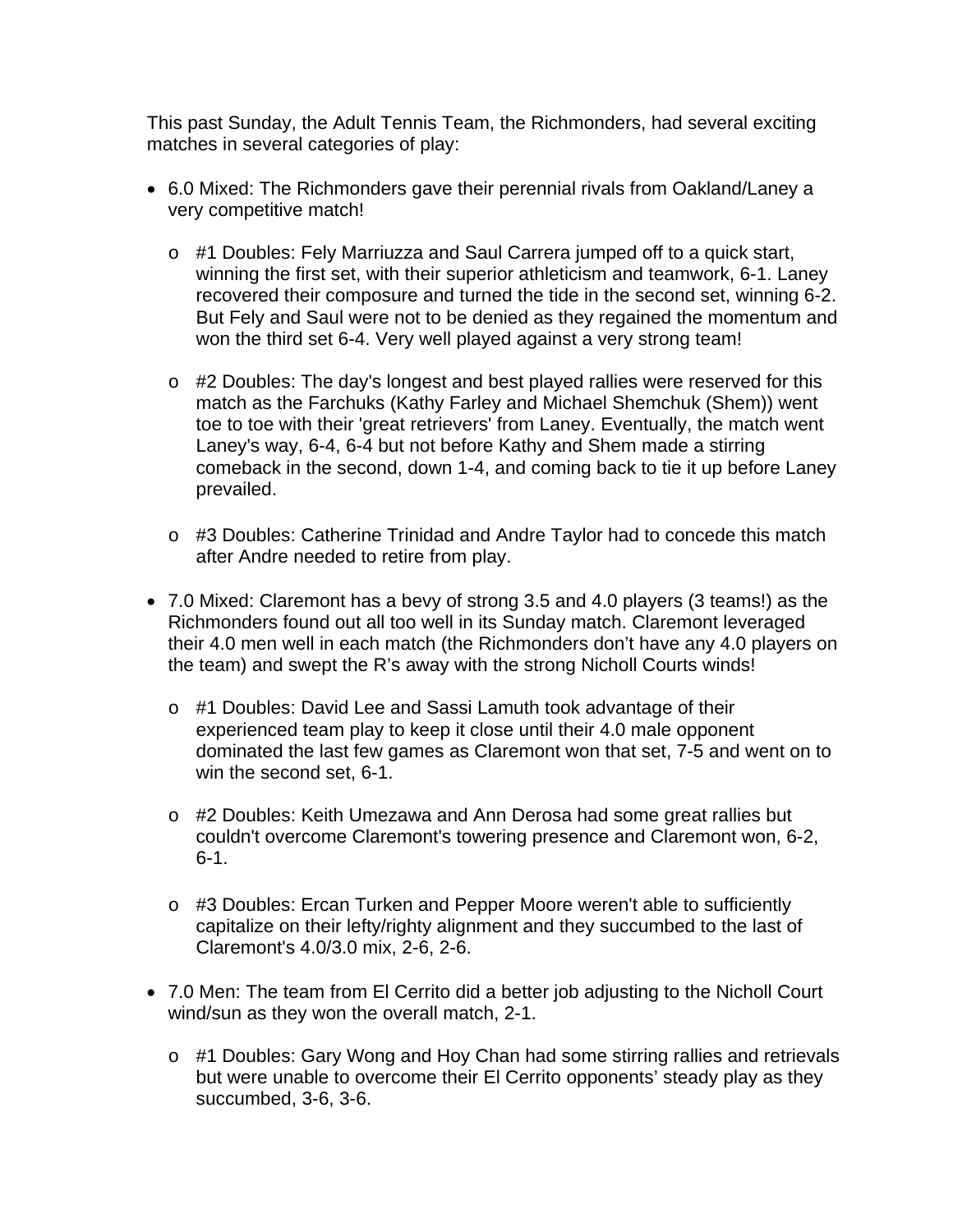- o #2 Doubles: Keith Umezawa and Brian Crowley teamed up well as Keith's net play and Brian's 'scampers' took their toll as they won convincingly, 6-1, 6-4.
- o #3 Doubles: David and Garry Hurlbut weren't able to overcome the superb shot making skills of El Cerrito's Paul Kramer, as Paul and his partner prevailed, 6-3, 6-3.

Although the match scores weren't all the Richmonders hoped for, they noted that contributing to a healthy lifestyle made up for it.

#### **Recreation Highlights – For the Week Ending August 9, 2013**

Disabled Peoples Recreation Center: Adult Morning Program and Therapeutic Interactive Recreation Program participants joined together for another week of summer programs, including a trip to the Bear Valley Visitors Center and hiking the trails that sit right on the San Andreas Fault line. They also spent a day at the Solano Fair Grounds for the "Special Friends Day" event where the special needs population, along with family and friends, are given 2 hours to enjoy free rides and a free lunch. Everyone had a blast.

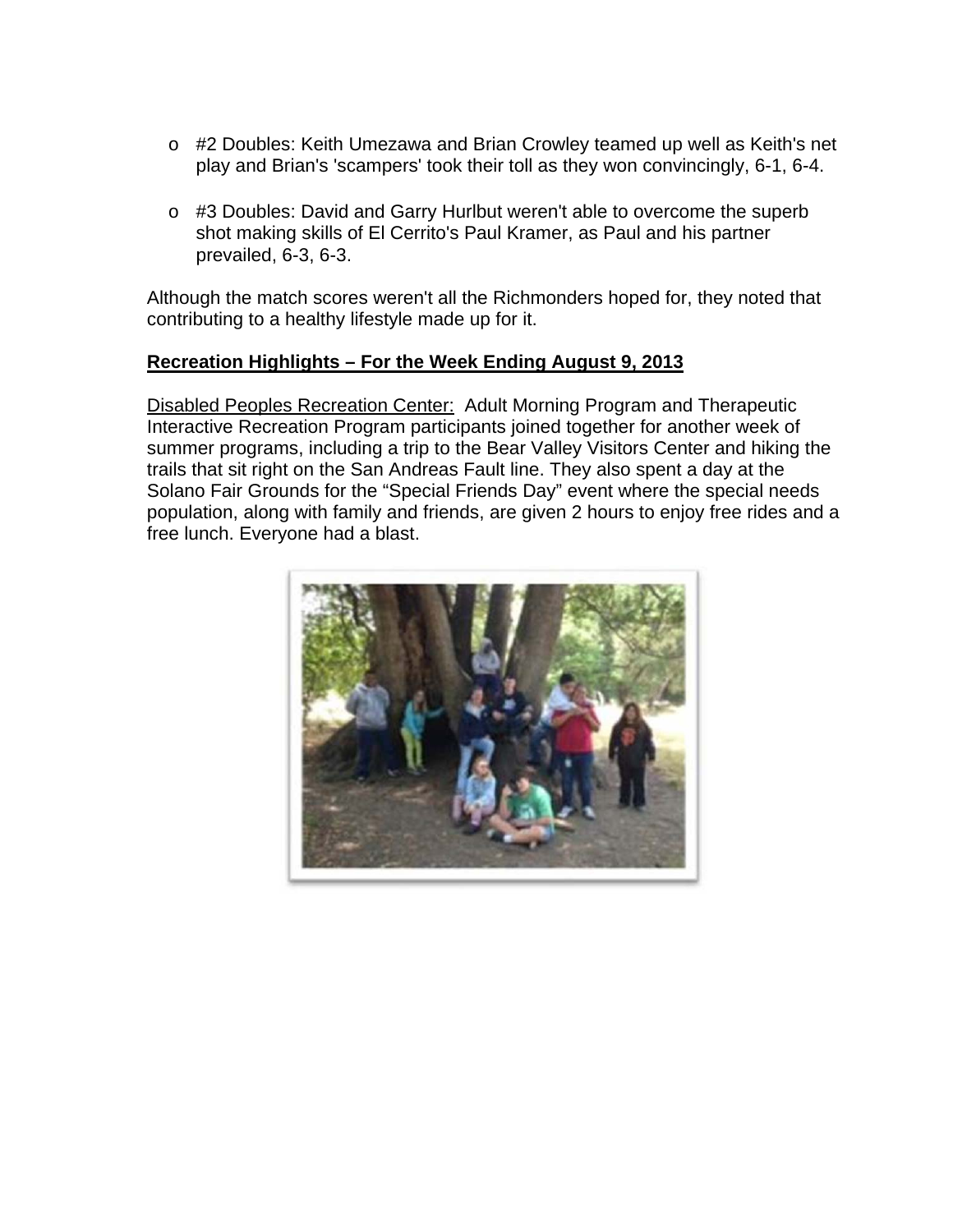

Senior Center: The Richmond Senior Center hosted an arrival welcoming celebration in honor of the visitors from City of Richmond's Sister City, Shimada, Japan. Six student ambassadors and their teacher were greeted by Councilman Nat Bates, Richmond Shimada Friendship Commission members, host families, the Senior Center's Karaoke participants, and city staff. It was a great social event with a presentation from the ambassadors, a hula dance and lei greeting from the centers participants, and lots of food.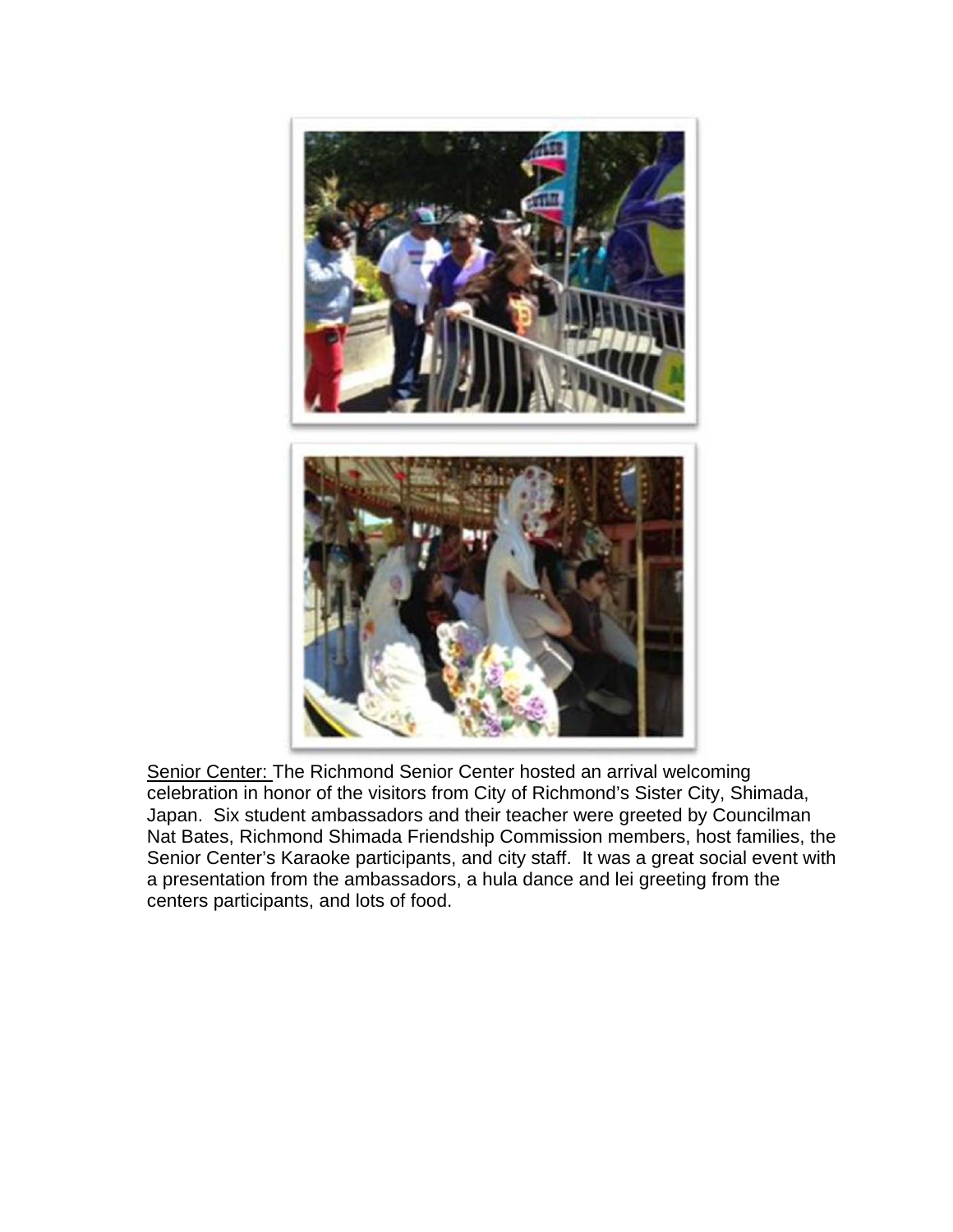

Kids 'N Motion Summer Camp: On Thursday, August 1<sup>st</sup>, the Kid's 'N Motion Summer Camp took a field trip to the Antioch Water Park. Five busses took 200 youth participants to enjoy a day that started with a picnic lunch followed by hours of water play fun. This is the fourth year the summer program has taken this trip and the children look forward to it every year.

# 7. **Public Works Updates - For the Week Ending August 2nd, 2013**

Facilities Maintenance: Carpenters repaired doors at the Fire Training Center and within the Employment and Training building.

Painters completed painting the exterior of the Booker T. Anderson Community Center.

Stationary Engineers replaced the exhaust fan at Shields Reid Community Center.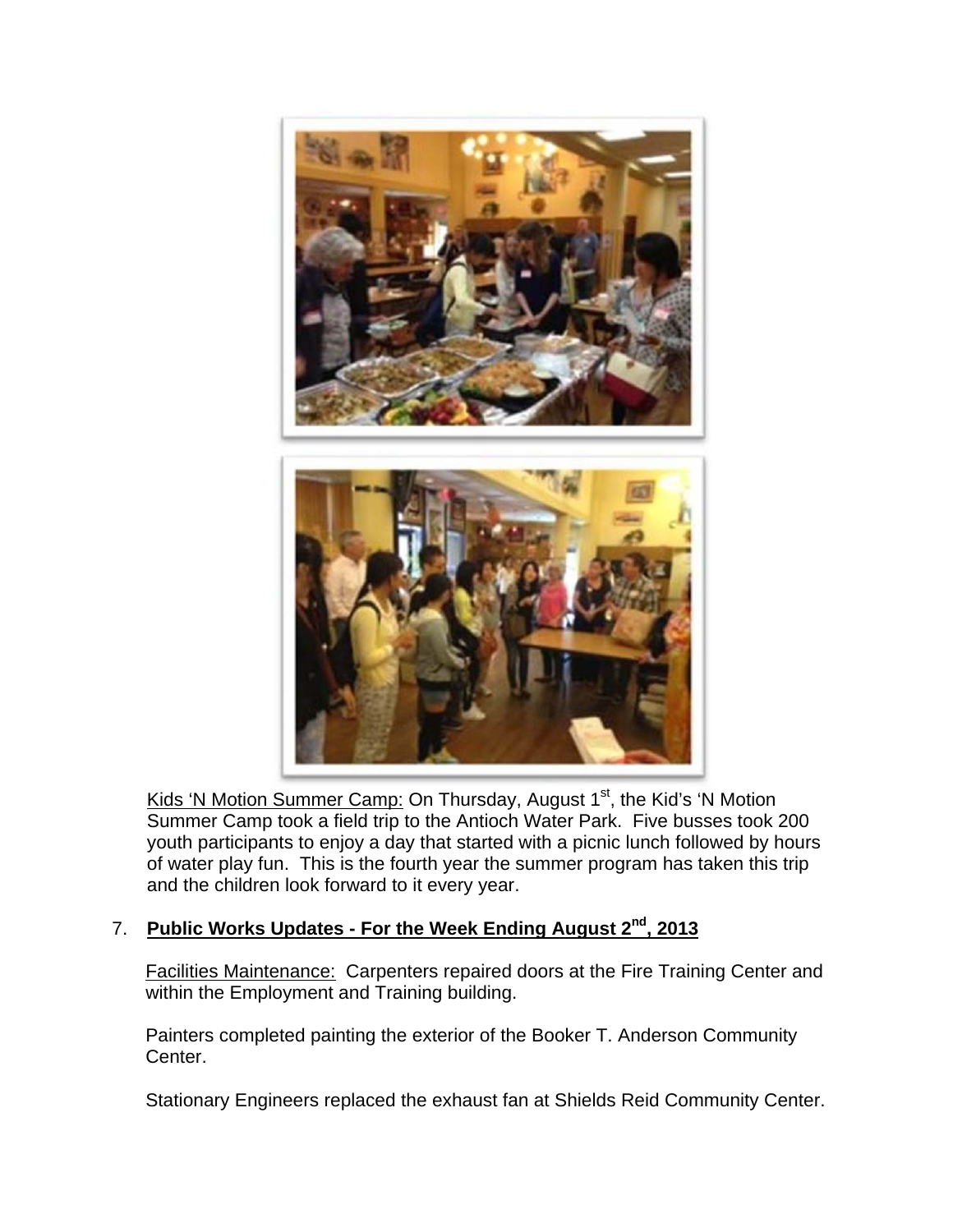Parks and Landscaping Division: This week crews completed the resurfacing of the Burg Park tennis court, vegetation maintenance at Raincloud Park, and vegetation clean-up near the Creely sitting area. Crews also continued with irrigation and planting work on Esplanade Trail, clean-up in the Point Richmond area, weed abatement along Richmond Parkway, and irrigation repairs at Parchester Park and Fire Station #68.

Tree crews completed trim or cut down work on Cutting Boulevard, Creely Avenue, Moran Avenue and in the Cypress and Ells Paths.

Streets Division: Crews continued with grinding and paving on Cutting Boulevard.



Paving on Cutting Boulevard

Signs and lines crews fabricated four signs, repaired 29 signs, installed 36 new signs, and painted curbs.

Street sweeping performed commercial and residential sweeping services for the fifth Monday through Wednesday and first Thursday and Friday in May Valley, Vista View and Clinton Hill I neighborhood council areas.

For the Week Ending August  $9<sup>th</sup>$ , 2013

Facilities Maintenance: Carpenters repaired water damaged walls at the Kelsey Avenue building and repaired dry rot at the Booker T. Anderson Community Center.

Painters completed painting the exterior of the Booker T. Anderson Community Center and removed graffiti from the Employment and Training building.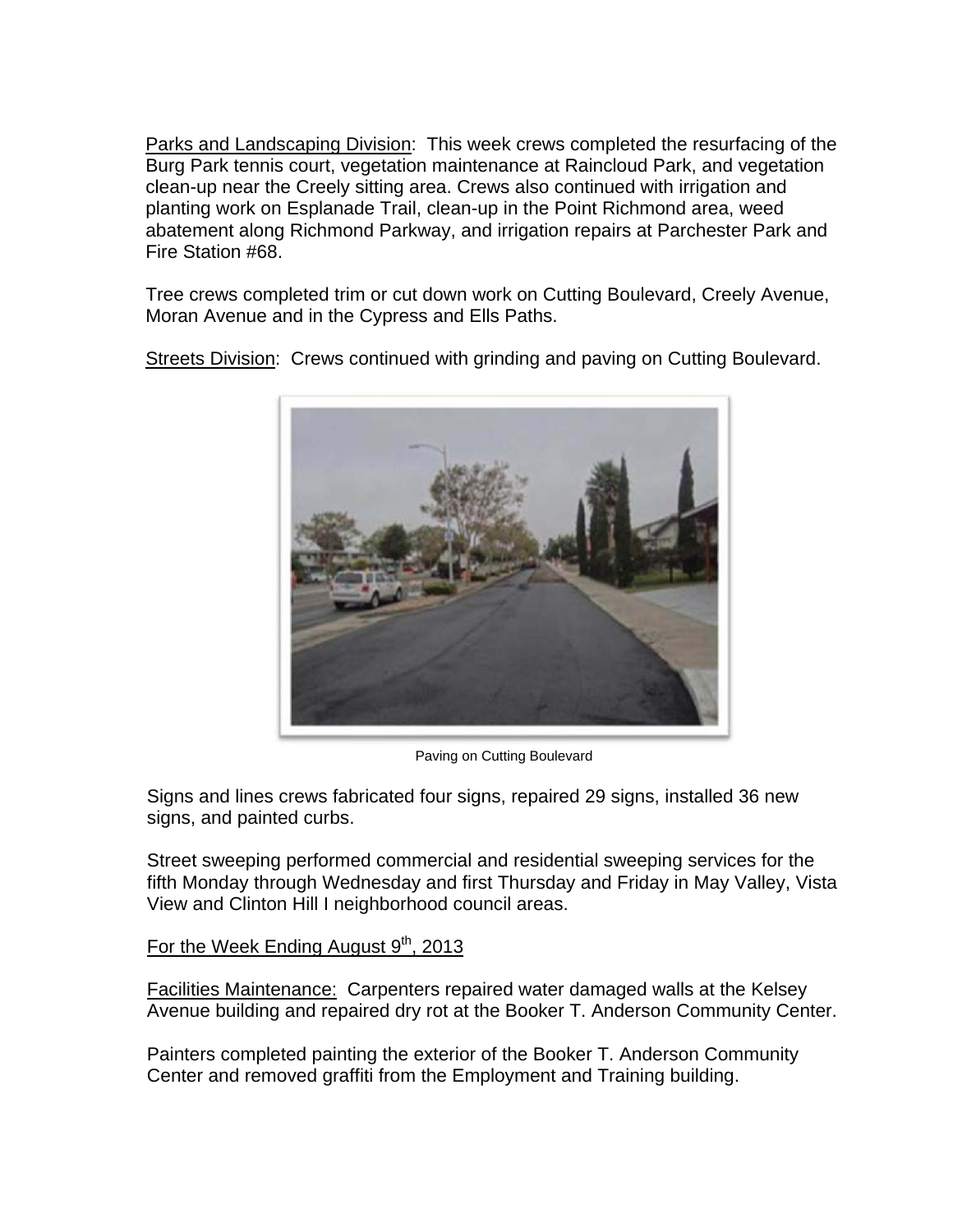Stationary Engineers drilled to place bollards for motorcycle parking, cleared the main waste line at Fire Station #68, reinstalled a water closet at Fire Station #68, and repaired the water closets at the Starlight building and the YMCA Childcare on 33<sup>rd</sup> Street and Macdonald Avenue.

Electricians installed temporary timing sensors at Harbour Way and Maine Avenue and continued with wire installation along the Richmond Parkway.



Wire Installation along Richmond Parkway

Parks and Landscaping Division: This week crews provided support for National Night Out events, continued with pathway lighting installation along the Marina Bay Trail, completed the resurfacing of the tennis court at Burg Park, completed the resurfacing of the basketball courts at Lucas Park, completed landscape planting in the triangle along the Marina Bay Trail, installed drip irrigation and mulch in front of Country Club Vista Park, completed installation of backboards on the basketball courts at Hilltop Green Park, completed weed abatement at Hilltop Lake Park, and completed vegetation maintenance along the Richmond Parkway.

Tree crews completed trim or cut down work on Cutting Boulevard, Garvin Avenue, and replaced a vandalized tree at the Solano Play Lot.

Streets Division: Crews continued with grinding and paving on the main lanes of Cutting Boulevard from South 45<sup>th</sup> Street to South 49<sup>th</sup> Street.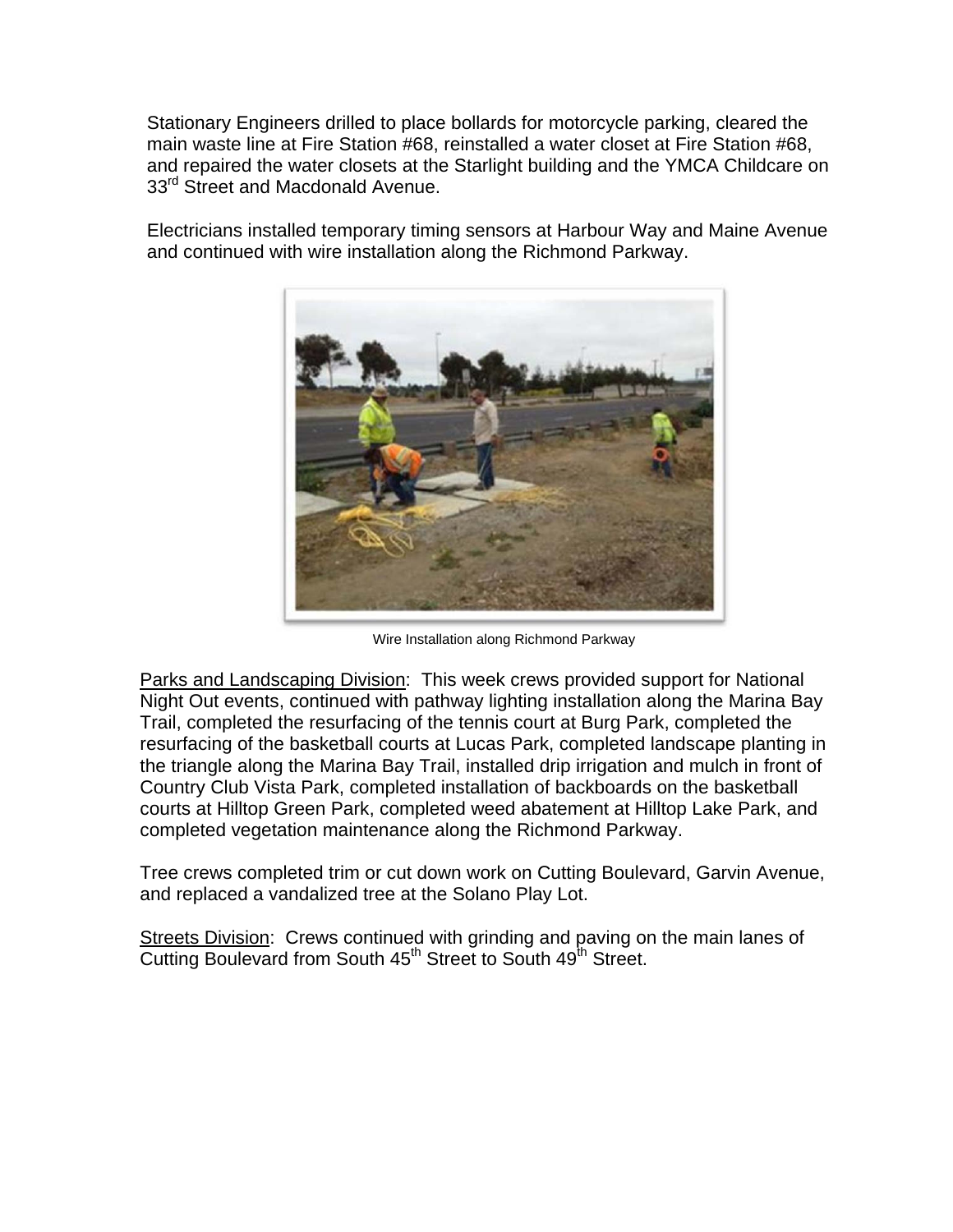

Paving on Cutting Boulevard

Signs and lines crews fabricated 41 signs, repaired 13 damaged signs, repaired one knocked down sign, and removed paint from the roadway on Richmond Parkway in front of Chevron.



Graffiti on Richmond Parkway

Street sweeping performed commercial and residential sweeping services for the first Monday through Wednesday and second Thursday and Friday in Parchester Village, Hilltop Bayview, Hilltop Green, Fairmede/Hilltop, Carriage Hills North Side, El Sobrante Hills, Greenbriar, Hansford Heights, Via Verda, San Pablo Dam Road, Bristole Cone, Clinton Hill IV, and East Richmond neighborhood council areas.